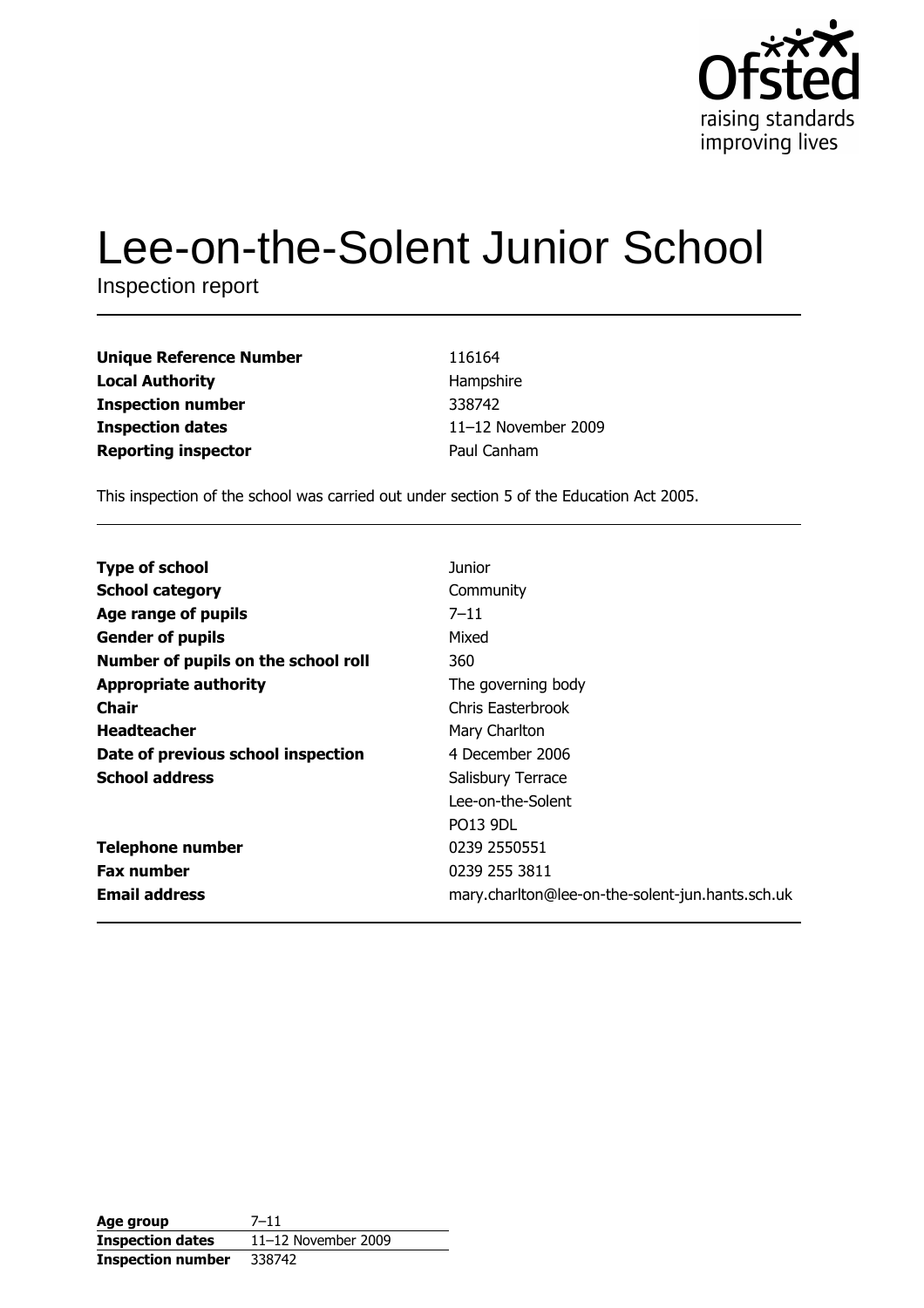The Office for Standards in Education, Children's Services and Skills (Ofsted) regulates and inspects to achieve excellence in the care of children and young people, and in education and skills for learners of all ages. It regulates and inspects childcare and children's social care, and inspects the Children and Family Court Advisory Support Service (Cafcass), schools, colleges, initial teacher training, work-based learning and skills training, adult and community learning, and education and training in prisons and other secure establishments. It rates council children's services, and inspects services for looked after children, safequarding and child protection.

Further copies of this report are obtainable from the school. Under the Education Act 2005, the school must provide a copy of this report free of charge to certain categories of people. A charge not exceeding the full cost of reproduction may be made for any other copies supplied.

If you would like a copy of this document in a different format, such as large print or Braille, please telephone 08456 404045, or email enquiries@ofsted.gov.uk.

You may copy all or parts of this document for non-commercial educational purposes, as long as you give details of the source and date of publication and do not alter the documentation in any way.

Royal Exchange Buildings St Ann's Square Manchester M2 7LA T: 08456 404045 Textphone: 0161 618 8524 E: enquiries@ofsted.gov.uk W: www.ofsted.gov.uk © Crown copyright 2009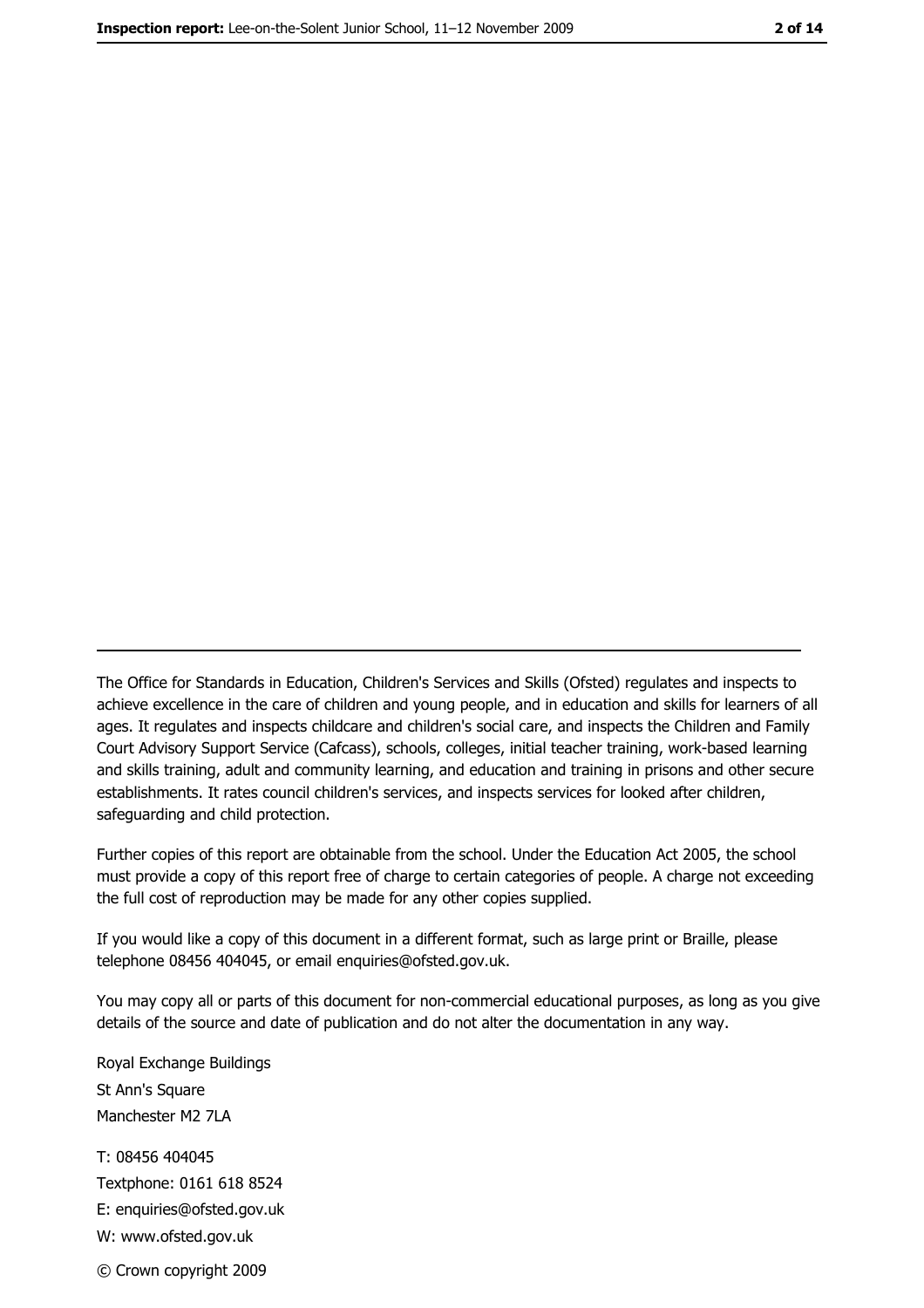# **Introduction**

This inspection was carried out by three additional inspectors. The inspectors visited 15 lessons, and held meetings with governors, staff and a group of pupils, and talked with pupils in lessons. They observed the school's work and looked at a range of documentation, including assessment and attendance information, lesson plans, safeguarding arrangements, school development planning, governing body minutes and pupils' work. Inspectors also scrutinised the 207 questionnaires received from parents, as well as those from staff and a sample from pupils.

The inspection team reviewed many aspects of the school's work. It looked in detail at the following:

- the extent to which higher expectations of academic performance and the revised  $\blacksquare$ curriculum are tackling any variation in learning and raising attainment, particularly for the least able pupils
- how successfully the school promotes pupils' experience and appreciation of  $\blacksquare$ cultures and faiths other than their own in this country and beyond
- the influence of the leadership team, including that of the governing body, on the  $\blacksquare$ school's direction and sustained improvement.

# Information about the school

Almost all the pupils are from families of White British heritage. The proportion of pupils with special educational needs and/or disabilities is average. Among its awards the school has National Healthy Schools status and the Activemark.

There is a care provision on the school site, which is shared with the adjacent infant school, but this is not managed by the governors and was not inspected.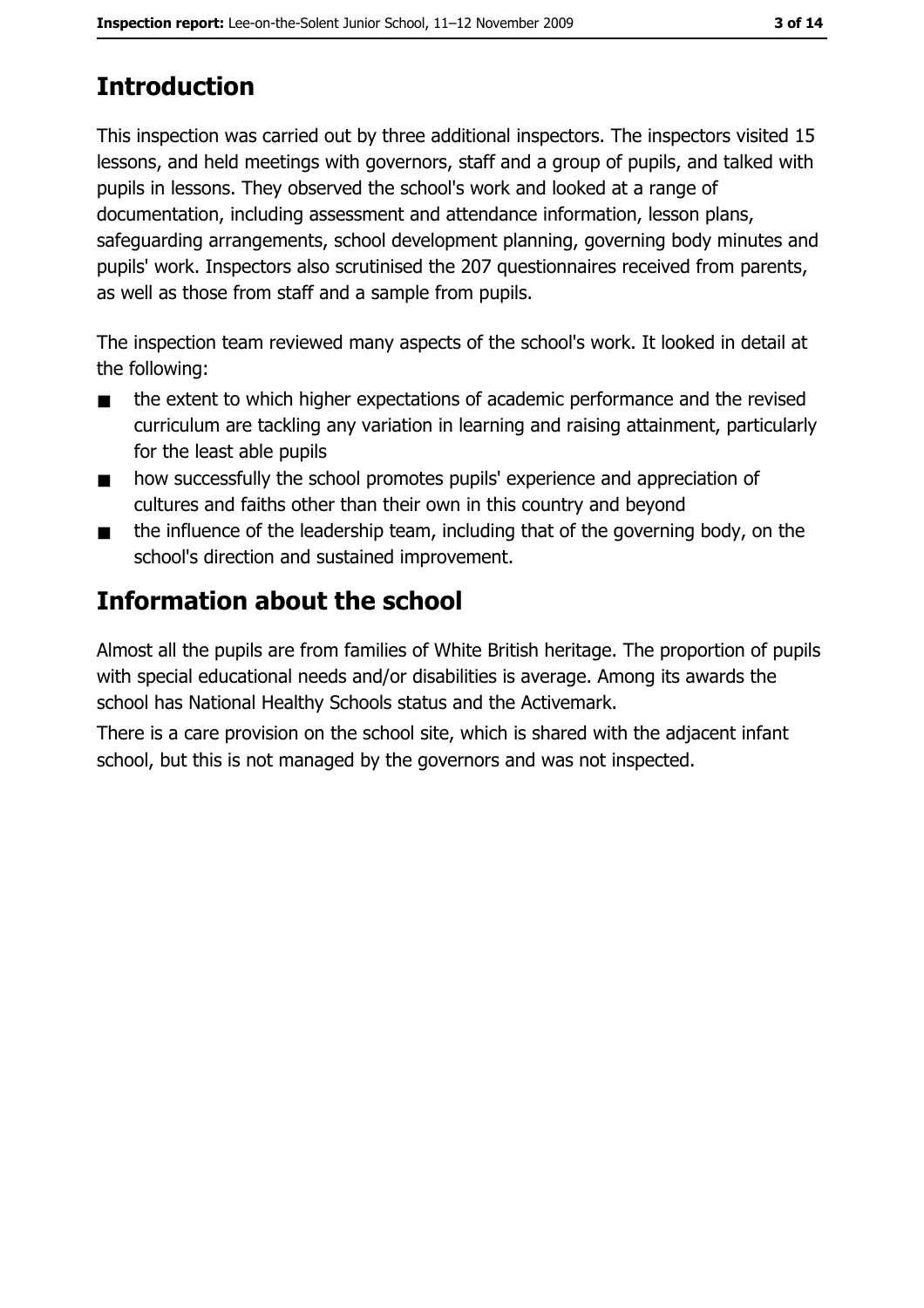# **Inspection judgements**

## Overall effectiveness: how good is the school?

#### The school's capacity for sustained improvement

## **Main findings**

This is a good school that has made substantial improvements since the last inspection. One of the several strengths is the caring and supportive environment, which places a high priority on enhancing pupils' self-esteem and in developing their confidence. These features are reflected in the increasing rate of progress and the above average standards. Parents are very supportive of the school. One parent's comment represents the views of others: 'We are very pleased to have a child going to this school...doing all it can to engage pupils in the learning process.'

Strong leadership at the very top has been the key factor in driving improvement and lifting standards. With close support from governors and staff who have clear leadership and management roles and responsibilities, the headteacher has worked resolutely to provide the best provision and outcomes for all pupils and families. Governors and school leaders have a clear understanding of where the school is now and of the improvements needed. This awareness and vision are well informed by their accurate evaluation and the school is well placed to move forward.

Pupils start school with average attainment. Improvements are such that standards for the majority of pupils have been lifted by Year 6 to above average levels. Standards for pupils in Year 6 have been above average for several years due largely to strengths in English. Mathematics remains a relative weakness, reflecting limitations in the ability of pupils throughout the school to make effective use of basic mathematical skills. The school is aware of the need to give pupils more opportunities to practise these skills within the recently strengthened curriculum.

The school places teaching and learning at the heart of improved performance. The school's drive for high quality teaching is evident in the continual review of classroom practice based upon close monitoring. Consequently, pupils are progressing well in lessons that, typically, are lively, interesting and well paced. Pupils' well-developed personal qualities can be seen in their good behaviour, interest and enjoyment of learning. They have a good understanding of healthy lifestyles and keeping safe. Clubs, topics and performance activities are popular and provide pupils with good opportunities to develop their confidence, and creative and performance skills.

While the school has good links with outside agencies and the community, it recognises the need to provide pupils with more opportunities to appreciate and value people's backgrounds and communities in other parts of this country and around the world. The school also acknowledges the need to include elements of community cohesion when planning for cross-curricular themes and subjects.

| ◢ |
|---|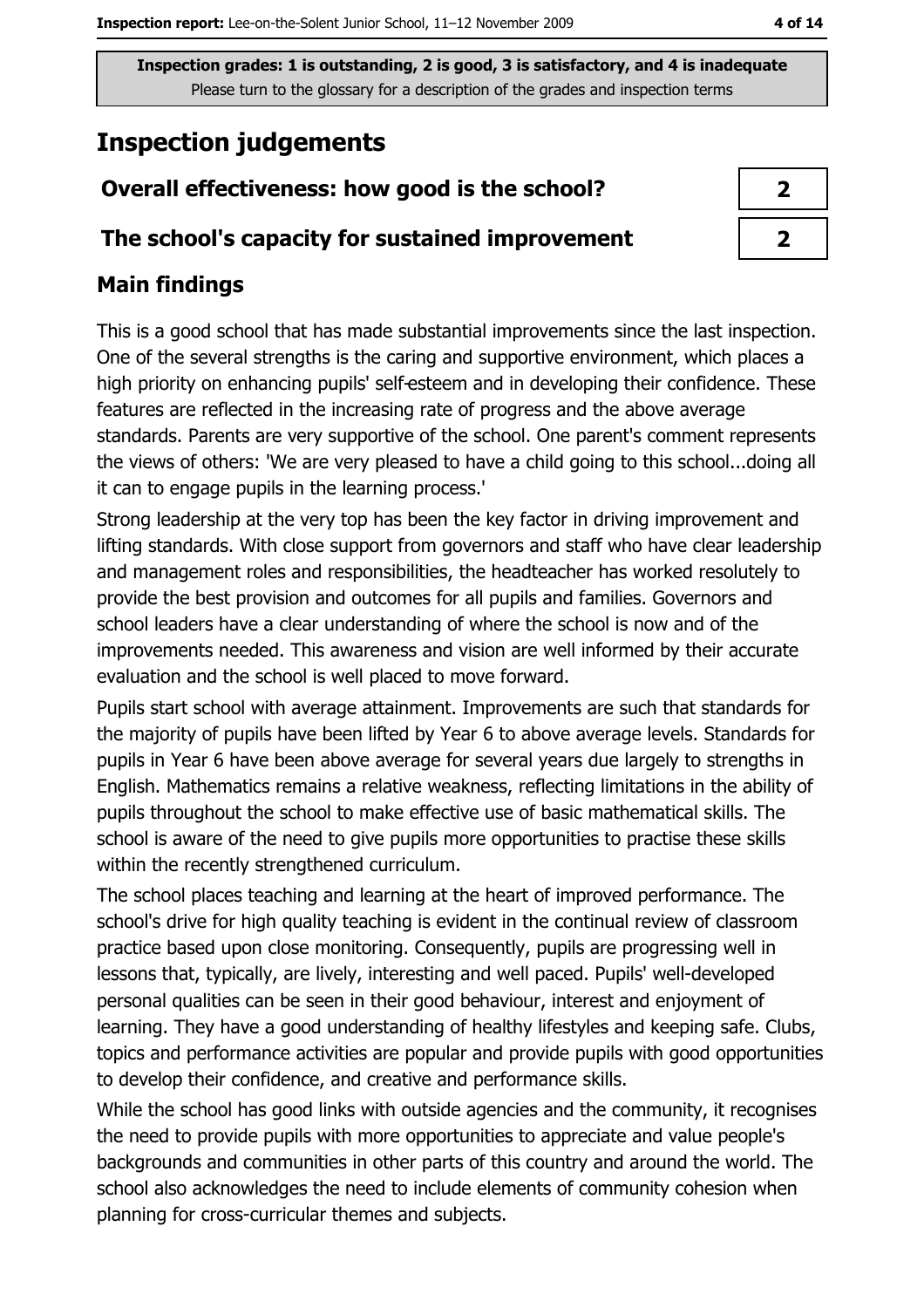#### What does the school need to do to improve further?

- $\blacksquare$ Raise attainment in mathematics by paying greater attention to pupils' basic mathematical skills.
- $\blacksquare$ Extend the school's strategy for community cohesion by:
	- creating more opportunities for pupils to appreciate and value people from a wide variety of backgrounds and communities nationally and globally
	- ensuring that community cohesion is included in planning for cross-curricular themes and subjects.

#### **Outcomes for individuals and groups of pupils**

There are clear signs that the school's concerted efforts and well-tailored support are making a substantial difference, resulting in pupils making more rapid progress than they did before. Pupils' pleasure in learning, as seen in their enthusiastic responses during English, mathematics and information and communication technology (ICT) lessons, is typical and indicates the good pace of learning across the school. Pupils work well in small groups and independently of the teacher, and show determination in getting the tasks right.

Attainment in writing is a strength with relative weaknesses in mathematics, where pupils have yet to show confidence and accuracy when applying basic skills, such as those used in measuring. The school exceeded its challenging but realistic targets for English and matched them in mathematics in 2008 and 2009, indicating pupils' good progress. There are no significant differences between the achievement of different groups of pupils, including those with special educational needs and/or disabilities. The proportion of pupils who reached expected levels and above in both English and mathematics in 2009 was above the national average.

Pupils say they like coming to school and flourish in the supportive and caring environment. They report no bullying or intimidation and show good understanding about personal safety and the need for security when using the internet. There is also much enjoyment of sporting activities, an appreciation of literature during assemblies and in English, and respectful responses during the school's two-minute silence on Remembrance Day.

Pupils' thoughtful behaviour is a strong feature in their successful learning. They are considerate towards each other and are aware of dangers in and out of school. Pupils are polite and courteous, and willingly take on responsibilities to help the school run smoothly. The school council and house system provide good opportunities for pupils to represent the views of others. Responsibilities that are integral to being monitors and assistant librarians help develop pupils' leadership qualities. Supported by the school's projects to encourage enterprise, such as those involving a local paramedic group, pupils' personal skills are developing into important qualities for when they leave school.

 $2<sup>1</sup>$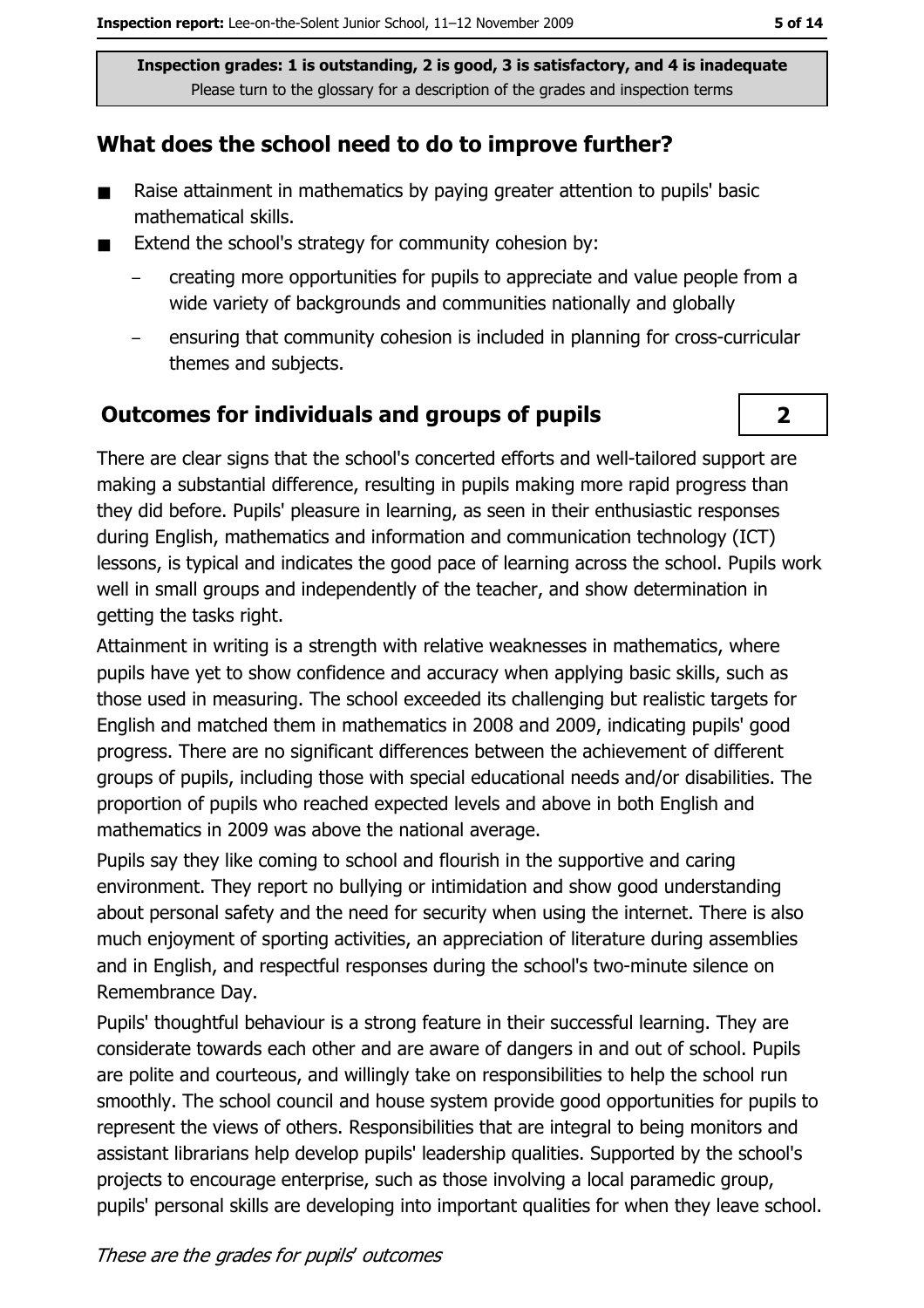| Pupils' achievement and the extent to which they enjoy their learning                                                     |               |
|---------------------------------------------------------------------------------------------------------------------------|---------------|
| Taking into account:<br>Pupils' attainment <sup>1</sup>                                                                   | 2             |
| The quality of pupils' learning and their progress                                                                        | 2             |
| The quality of learning for pupils with special educational needs and/or<br>disabilities and their progress               |               |
| The extent to which pupils feel safe                                                                                      |               |
| <b>Pupils' behaviour</b>                                                                                                  |               |
| The extent to which pupils adopt healthy lifestyles                                                                       |               |
| The extent to which pupils contribute to the school and wider community                                                   |               |
| The extent to which pupils develop workplace and other skills that will<br>contribute to their future economic well-being |               |
| Taking into account:<br>Pupils' attendance <sup>1</sup>                                                                   | $\mathcal{P}$ |
| The extent of pupils' spiritual, moral, social and cultural development                                                   |               |

#### How effective is the provision?

Good quality displays give a glimpse of an innovative curriculum that successfully links subjects such as history, geography and English. The curriculum also provides a careful balance between basic skills in literacy and the development of pupils' performance and creative skills in subjects such as physical education, music, art, and design and technology. The teaching of French adds a further positive dimension. The curriculum is under continual review and, although it has been particularly successful in raising standards in writing, the school is fully aware of the need to give greater prominence to basic skills in mathematics. The use of ICT underpins much of the project work by giving pupils access to a range of resources and information. Pupils' experiences are enriched by trips locally and beyond. For example, a memorable visit to a motor museum provided pupils with a wealth of information which they used in topic work. As one parent wrote, 'All the children came back buzzing with ideas.' The school's strong programme of personal, social and health education also gives pupils good opportunities to develop confidence and help make well-informed choices. However, the school recognises the need to develop links nationally and globally and include elements of community cohesion in teachers' planning.

The strengths of teaching lie in well-honed tasks and precise questioning that probe pupils' understanding. These characteristics are underpinned by good classroom management and pupils benefit from the right levels of challenge. These qualities are

 $1$  The arades for attainment and attendance are: 1 is high; 2 is above average; 3 is broadly average; and 4 is low.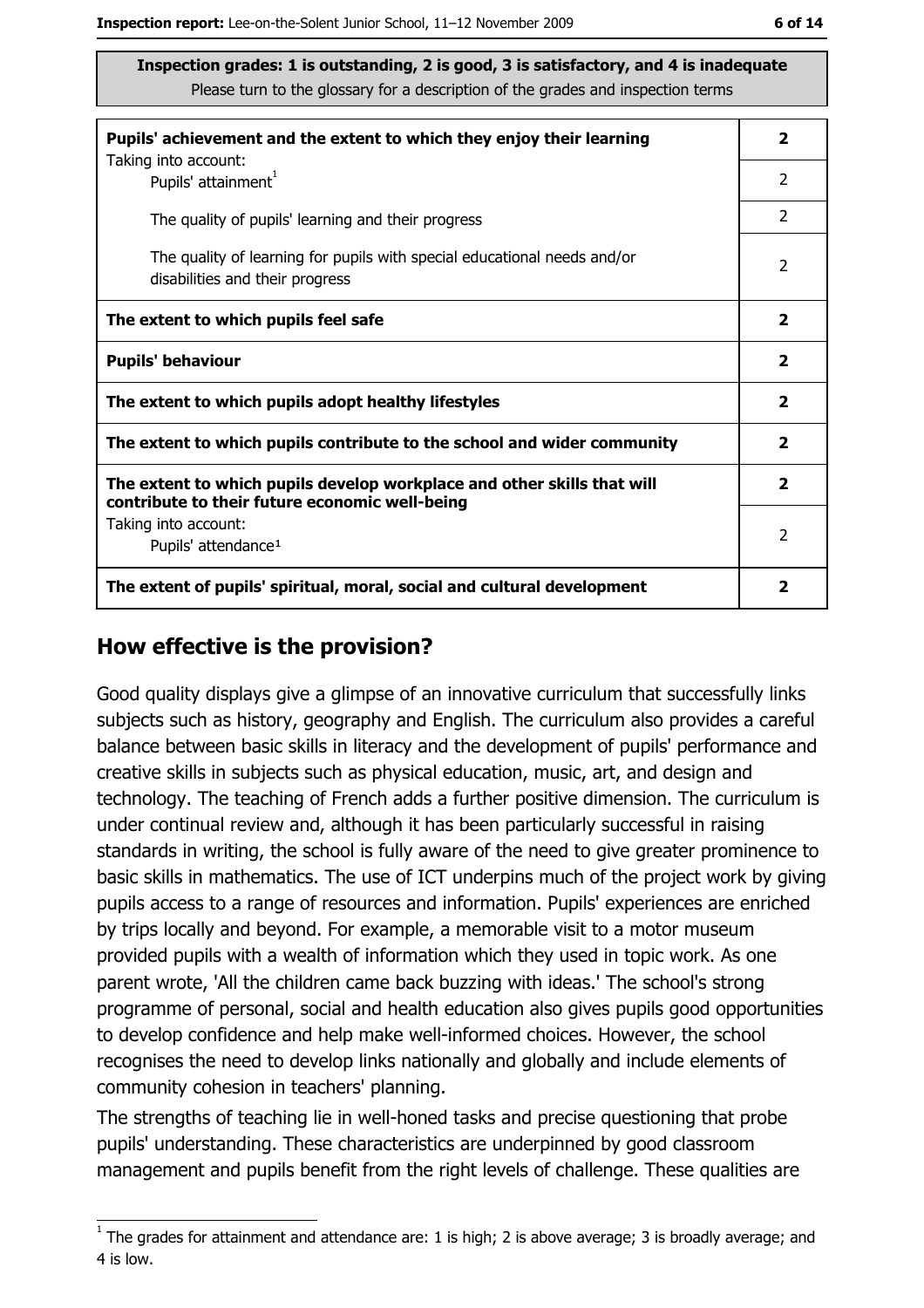enhanced by the collaborative approach taken by teachers and their assistants who work effectively within teams and provide well-targeted support. Cross-curricular topics, such as those that encourage creativity, independent research and imaginative writing, successfully capture pupils' interest and hold their attention. Consequently, pupils are enthusiastic and willingly become involved in their learning. Typically, assessment information is used well to identify appropriate levels of approach, although, occasionally, insufficient detail is given and pupils are unsure of the tasks. Marking is supportive but it does not always tell pupils what they need to do to improve.

The good support for pupils' personal development and pastoral care is recognised and valued by parents. The school has been very supportive of my daughter during a very difficult period,' one parent reported, 'she knows that she can talk to teachers and other staff if she has any issues.' Attention to pupils' health and well-being is reflected, not just in opportunities for physical activity, but also in the provision of healthy school meals. Individualised programmes of support are made for the school's vulnerable pupils, covering a wide range of personal and learning needs. Individual achievement is effectively managed through comprehensive tracking of attainment and progress. Evaluations lead to focused intervention, which successfully reinforce pupils' literacy skills and build confidence.

| The quality of teaching                                                                                    |  |
|------------------------------------------------------------------------------------------------------------|--|
| Taking into account:<br>The use of assessment to support learning                                          |  |
| The extent to which the curriculum meets pupils' needs, including, where<br>relevant, through partnerships |  |
| The effectiveness of care, guidance and support                                                            |  |

These are the grades for the quality of provision

### How effective are leadership and management?

With close support from governors and staff, the headteacher has established a school that is committed to lifting levels of achievement and raising standards. The school promotes equality and tackles any form of discrimination well. Systems are well embedded and challenging targets are set for all aspects of the school's work. As a result, attainment is improving and pupils are making more rapid progress than before. Staff and governors have a clear and accurate view of the school's strengths and areas for improvement. School improvement planning is well focused on key priorities, although documents do not provide sufficient detail to help measure the school's progress. Staff value the professional support given by the school and the opportunities to take responsibility for key areas of school improvement. Their high expectations of where they want their pupils to be by the end of each year demonstrate good capacity for moving on.

Knowledgeable and committed governors work closely with the school. They readily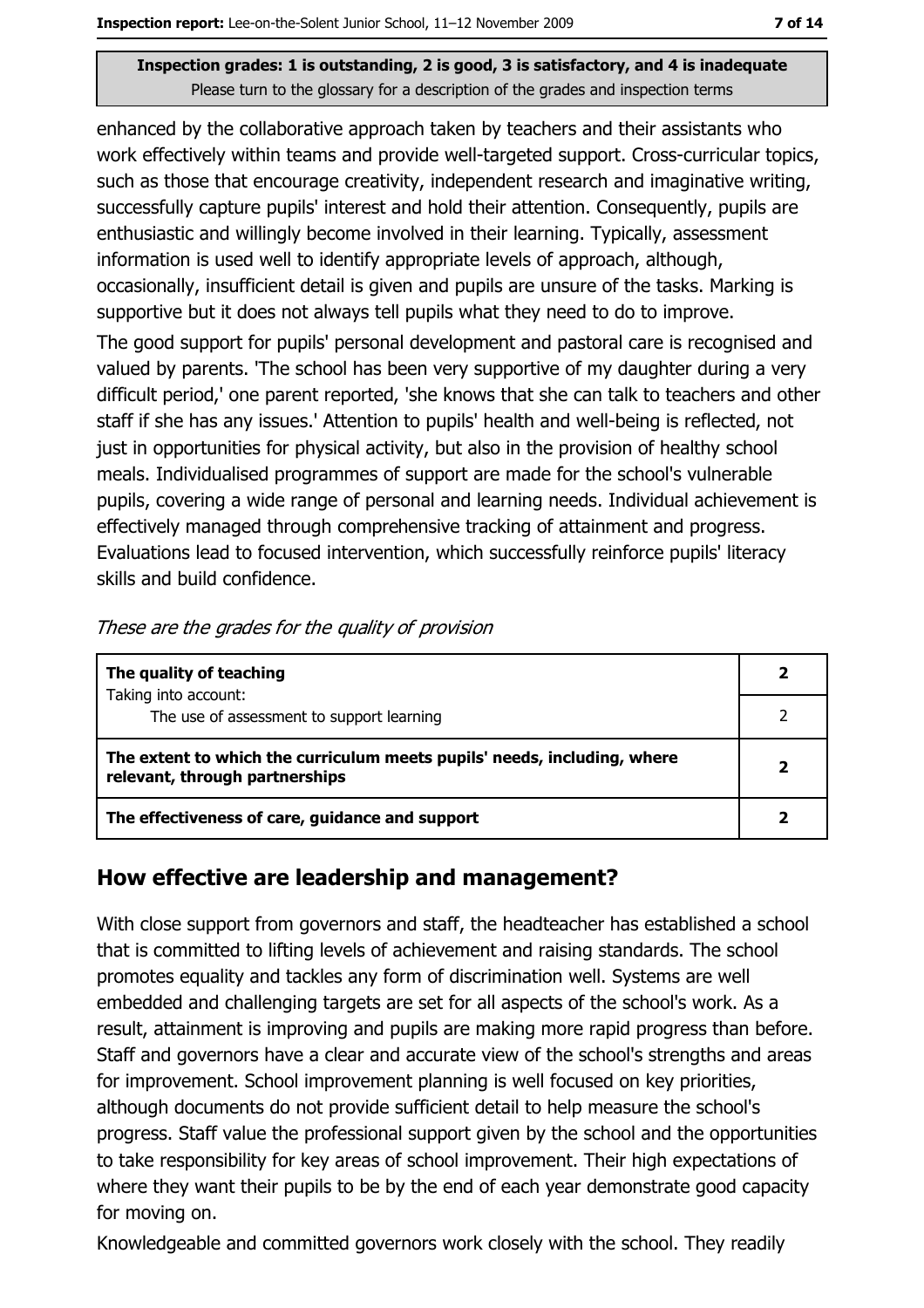challenge the effectiveness of the school's developments. Their strategic involvement and the school's effective management structures ensure that policies are systematically reviewed and resources are closely targeted at educational need. Attention to pupils' safety is fundamental to the school's work and safeguarding procedures are securely established. Local services and agencies are used effectively to enhance the well-being of vulnerable pupils and those with special educational needs and/or disabilities.

Community cohesion is successfully promoted within school and in the local area, due, in part, to the revised curriculum which pays attention to local interests. The school has established good links with outside agencies and local businesses. However, the school knows it must do more to help pupils understand about people's backgrounds and communities in other parts of Great Britain and globally. Parents are given a number of opportunities to give views on the school, and benefit from regular contact with the help of delegated staff and newsletters.

These are the grades for leadership and management

| The effectiveness of leadership and management in embedding ambition and<br>driving improvement                                                                     | $\mathbf{2}$            |
|---------------------------------------------------------------------------------------------------------------------------------------------------------------------|-------------------------|
| Taking into account:<br>The leadership and management of teaching and learning                                                                                      | $\overline{2}$          |
| The effectiveness of the governing body in challenging and supporting the<br>school so that weaknesses are tackled decisively and statutory responsibilities<br>met | $\overline{\mathbf{2}}$ |
| The effectiveness of the school's engagement with parents and carers                                                                                                | $\mathbf{2}$            |
| The effectiveness of partnerships in promoting learning and well-being                                                                                              | 2                       |
| The effectiveness with which the school promotes equality of opportunity and<br>tackles discrimination                                                              | $\overline{\mathbf{2}}$ |
| The effectiveness of safeguarding procedures                                                                                                                        | $\overline{2}$          |
| The effectiveness with which the school promotes community cohesion                                                                                                 | 3                       |
| The effectiveness with which the school deploys resources to achieve<br>value for money                                                                             |                         |

#### **Views of parents and carers**

The very large majority of parent questionnaires were positive and a number of the written comments expressed considerable satisfaction with the school. These included remarks about their children's enjoyment of school, the caring and supportive environment, and the richness of the curriculum.

A small minority of parents wrote detailed comments and recorded concerns over several issues. These included concerns over behaviour, the account taken by the school regarding suggestions and comments, and their children's progress, particularly in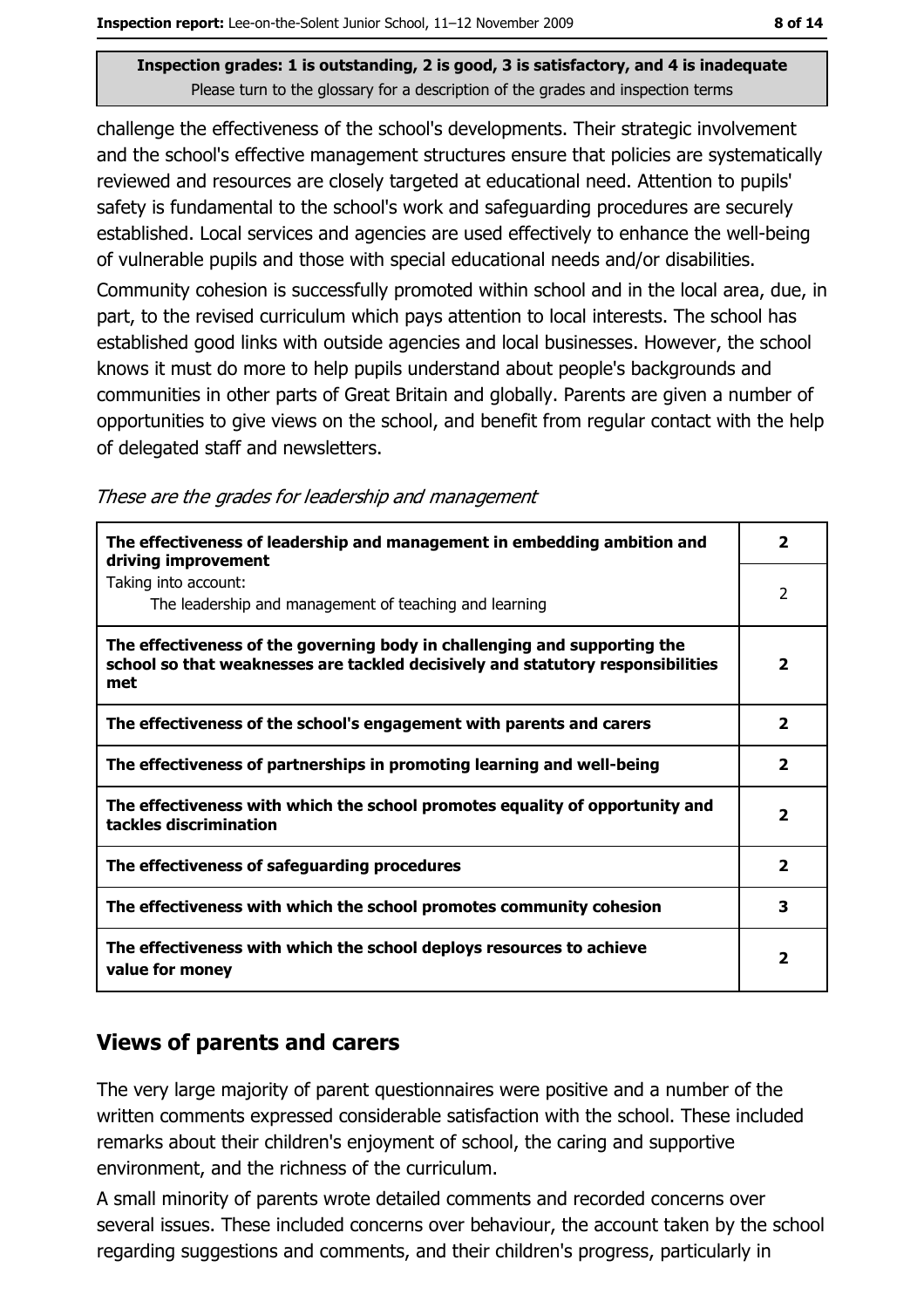mathematics. These concerns were not reflected in the very large majority of parents' comments and the inspection found no evidence to support them. Progress in mathematics is now accelerating at a faster rate than seen previously.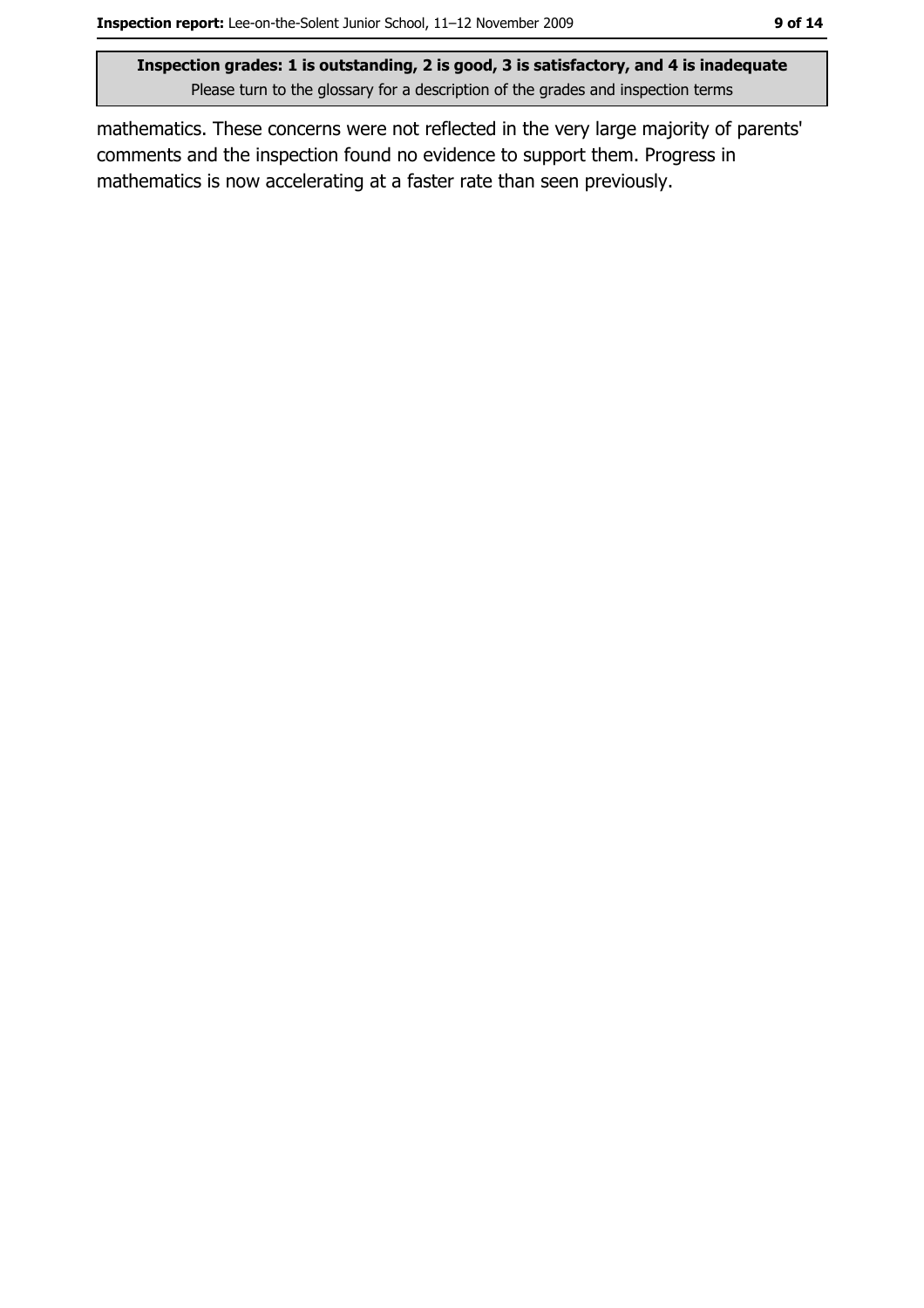#### Responses from parents and carers to Ofsted's questionnaire

Ofsted invited all the registered parents and carers of pupils registered at Lee-on-the-Solent Junior School to complete a questionnaire about their views of the school.

In the questionnaire, parents and carers were asked to record how strongly they agreed with 13 statements about the school.

The inspection team received 207 completed questionnaires by the end of the on-site inspection. In total, there are 360 pupils registered at the school.

| <b>Statements</b>                                                                                                                                                                                                                                       | <b>Strongly</b><br><b>Agree</b> |               | <b>Agree</b> |               | <b>Disagree</b> |                | <b>Strongly</b><br>disagree |                |
|---------------------------------------------------------------------------------------------------------------------------------------------------------------------------------------------------------------------------------------------------------|---------------------------------|---------------|--------------|---------------|-----------------|----------------|-----------------------------|----------------|
|                                                                                                                                                                                                                                                         | <b>Total</b>                    | $\frac{0}{0}$ | <b>Total</b> | $\frac{0}{0}$ | <b>Total</b>    | $\frac{1}{2}$  | <b>Total</b>                | $\frac{1}{2}$  |
| My child enjoys school                                                                                                                                                                                                                                  | 95                              | 46            | 95           | 46            | 15              | $\overline{7}$ | $\overline{2}$              | $\mathbf{1}$   |
| The school keeps my child<br>safe                                                                                                                                                                                                                       | 85                              | 41            | 117          | 57            | $\overline{2}$  | 1              | 0                           | $\mathbf 0$    |
| The school informs me<br>about my child's progress                                                                                                                                                                                                      | 65                              | 31            | 118          | 57            | 19              | 9              | 3                           | $\mathbf{1}$   |
| My child is making enough<br>progress at this school                                                                                                                                                                                                    | 67                              | 32            | 97           | 49            | 31              | 15             | 6                           | 3              |
| The teaching is good at this<br>school                                                                                                                                                                                                                  | 67                              | 32            | 115          | 56            | 13              | 6              | 3                           | $\mathbf{1}$   |
| The school helps me to<br>support my child's learning                                                                                                                                                                                                   | 66                              | 25            | 109          | 62            | 23              | 10             | $\overline{2}$              | $\mathbf{1}$   |
| The school helps my child to<br>have a healthy lifestyle                                                                                                                                                                                                | 51                              | 25            | 129          | 62            | 21              | 10             | 1                           | $\mathbf 0$    |
| The school makes sure that<br>my child is well prepared for<br>the future (for example<br>changing year group,<br>changing school, and for<br>children who are finishing<br>school, entering further or<br>higher education, or<br>entering employment) | 76                              | 37            | 118          | 54            | 5               | $\overline{2}$ | $\overline{2}$              | $\mathbf{1}$   |
| The school meets my child's<br>particular needs                                                                                                                                                                                                         | 56                              | 27            | 111          | 54            | 29              | 14             | 5                           | $\overline{2}$ |
| The school deals effectively<br>with unacceptable behaviour                                                                                                                                                                                             | 41                              | 20            | 125          | 60            | 27              | 13             | $\overline{7}$              | 3              |
| The school takes account of<br>my suggestions and<br>concerns                                                                                                                                                                                           | 42                              | 20            | 115          | 65            | 36              | 17             | 3                           | $\mathbf{1}$   |
| The school is led and<br>managed effectively                                                                                                                                                                                                            | 60                              | 29            | 110          | 53            | 18              | 9              | $\overline{7}$              | 3              |
| Overall, I am happy with my<br>child's experience at this<br>school                                                                                                                                                                                     | 82                              | 40            | 101          | 49            | 18              | 9              | $\overline{4}$              | $\overline{2}$ |

The table above summarises the responses that parents and carers made to each statement. The percentages indicate the proportion of parents and carers giving that response out of the total number of completed questionnaires. Where one or more parents and carers chose not to answer a particular question, the percentages will not add up to 100%.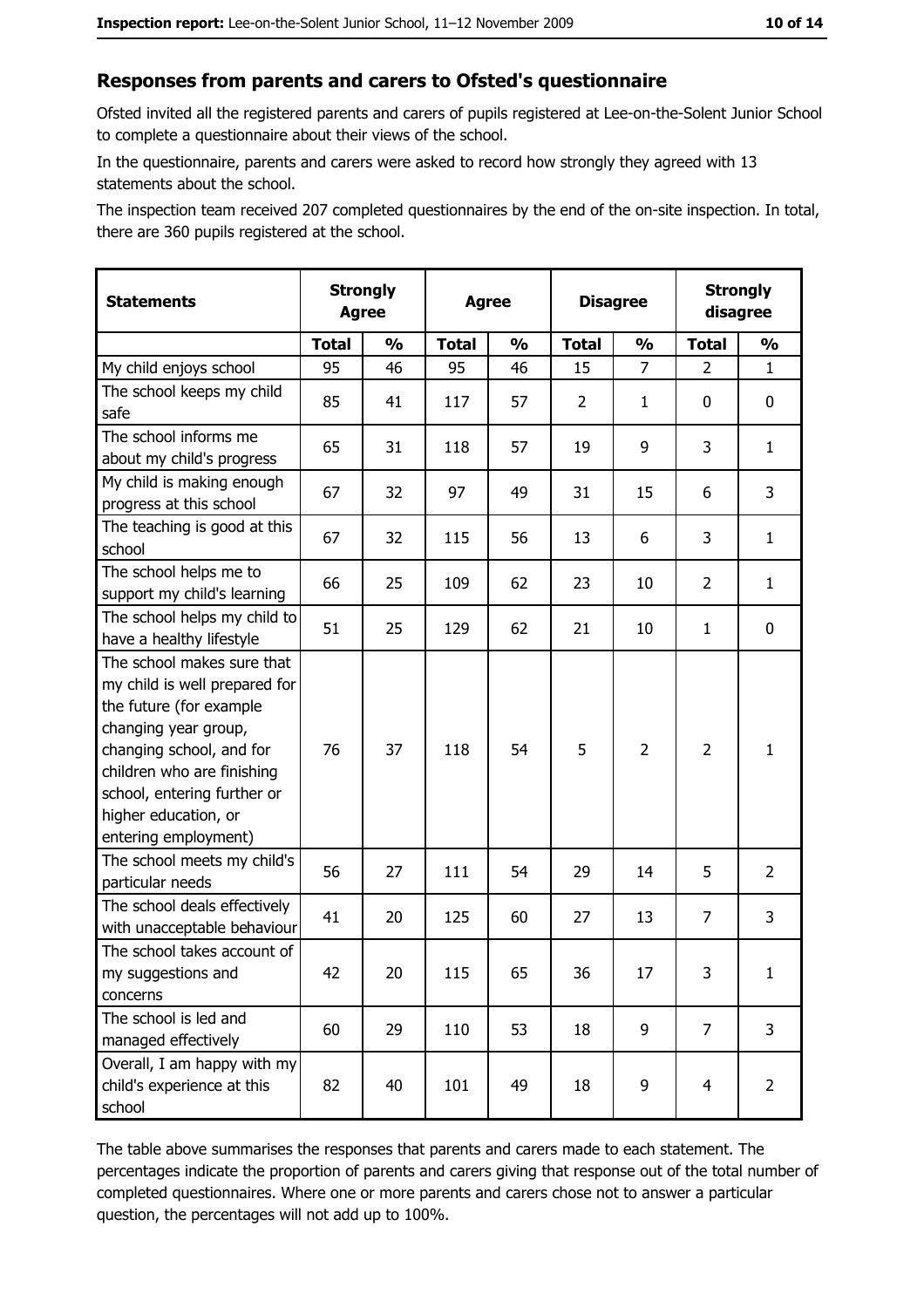## Glossary

| Grade   | <b>Judgement</b> | <b>Description</b>                                                                                                                                                                                                               |  |
|---------|------------------|----------------------------------------------------------------------------------------------------------------------------------------------------------------------------------------------------------------------------------|--|
| Grade 1 | Outstanding      | These features are highly effective. An oustanding<br>school provides exceptionally well for its pupils' needs.                                                                                                                  |  |
| Grade 2 | Good             | These are very positive features of a school. A school<br>that is good is serving its pupils well.                                                                                                                               |  |
| Grade 3 | Satisfactory     | These features are of reasonable quality. A satisfactory<br>school is providing adequately for its pupils.                                                                                                                       |  |
| Grade 4 | Inadequate       | These features are not of an acceptable standard. An<br>inadequate school needs to make significant<br>improvement in order to meet the needs of its pupils.<br>Ofsted inspectors will make further visits until it<br>improves. |  |

## What inspection judgements mean

#### Overall effectiveness of schools inspected between September 2007 and July 2008

|                       | Overall effectiveness judgement (percentage of<br>schools) |      |                     |                   |
|-----------------------|------------------------------------------------------------|------|---------------------|-------------------|
| <b>Type of school</b> | <b>Outstanding</b>                                         | Good | <b>Satisfactory</b> | <b>Inadequate</b> |
| Nursery schools       | 39                                                         | 58   | 3                   | 0                 |
| Primary schools       | 13                                                         | 50   | 33                  | 4                 |
| Secondary schools     | 17                                                         | 40   | 34                  | 9                 |
| Sixth forms           | 18                                                         | 43   | 37                  | $\overline{2}$    |
| Special schools       | 26                                                         | 54   | 18                  | $\overline{2}$    |
| Pupil referral units  | 7                                                          | 55   | 30                  | 7                 |
| All schools           | 15                                                         | 49   | 32                  | 5                 |

New school inspection arrangements were introduced on 1 September 2009. This means that inspectors now make some additional judgements that were not made previously.

The data in the table above were reported in The Annual Report of Her Majesty's Chief Inspector of Education, Children's Services and Skills 2007/08.

Percentages are rounded and do not always add exactly to 100. Secondary school figures include those that have sixth forms, and sixth form figures include only the data specifically for sixth form inspection judgements.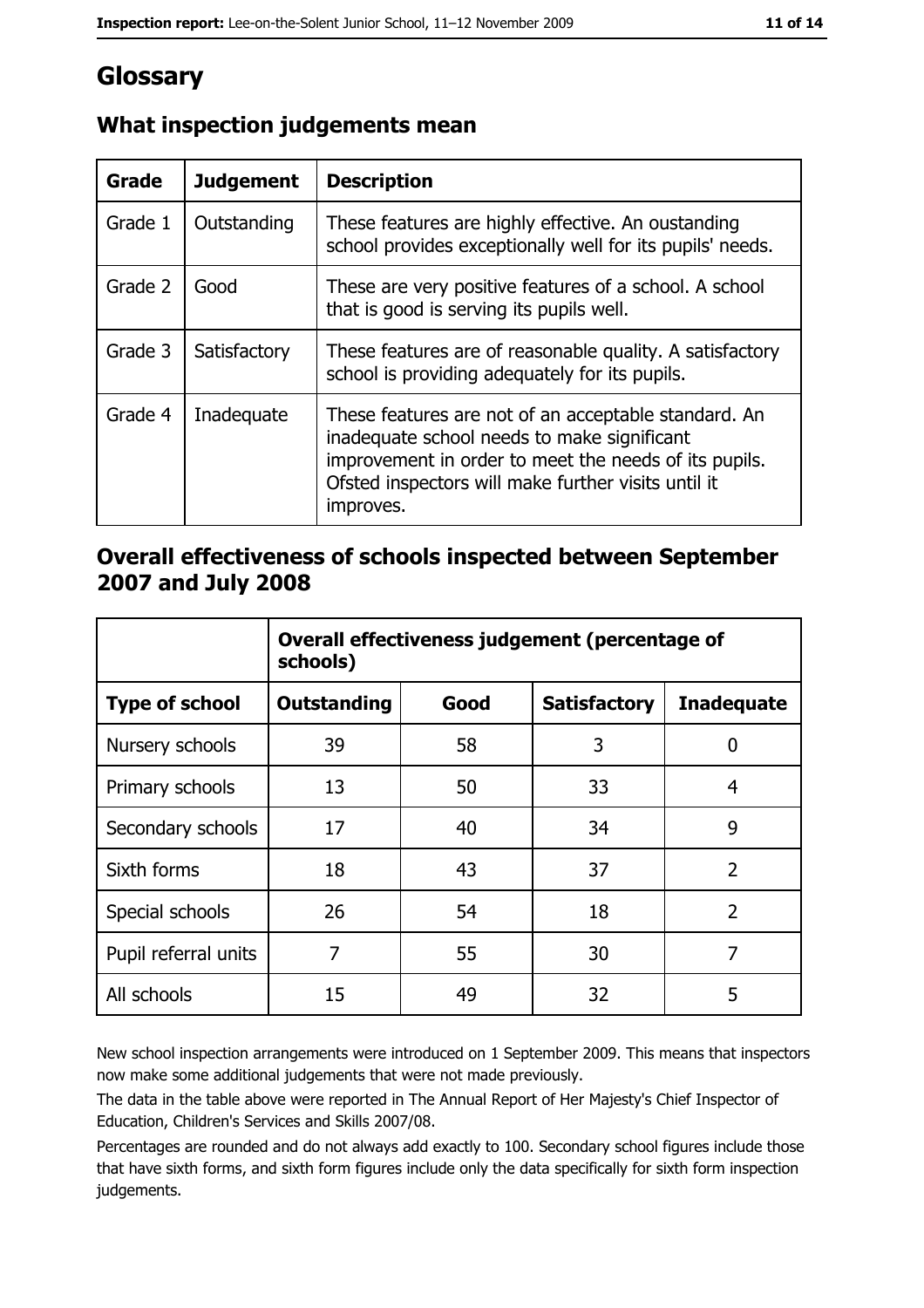## **Common terminology used by inspectors**

| Achievement:                  | the progress and success of a pupil in<br>their learning, development or training.                                                                                                                                                                                                                           |
|-------------------------------|--------------------------------------------------------------------------------------------------------------------------------------------------------------------------------------------------------------------------------------------------------------------------------------------------------------|
| Attainment:                   | the standard of the pupils' work shown by<br>test and examination results and in<br>lessons.                                                                                                                                                                                                                 |
| Capacity to improve:          | the proven ability of the school to<br>continue improving. Inspectors base this<br>judgement on what the school has<br>accomplished so far and on the quality of<br>its systems to maintain improvement.                                                                                                     |
| Leadership and management:    | the contribution of all the staff with<br>responsibilities, not just the headteacher,<br>to identifying priorities, directing and<br>motivating staff and running the school.                                                                                                                                |
| Learning:                     | how well pupils acquire knowledge,<br>develop their understanding, learn and<br>practise skills and are developing their<br>competence as learners.                                                                                                                                                          |
| <b>Overall effectiveness:</b> | inspectors form a judgement on a school's<br>overall effectiveness based on the findings<br>from their inspection of the school. The<br>following judgements, in particular,<br>influence what the overall effectiveness<br>judgement will be.                                                               |
|                               | The school's capacity for sustained<br>improvement.<br>Outcomes for individuals and groups<br>of pupils.<br>The quality of teaching.<br>The extent to which the curriculum<br>meets pupil's needs, including where<br>relevant, through partnerships.<br>The effectiveness of care, guidance<br>and support. |
| Progress:                     | the rate at which pupils are learning in<br>lessons and over longer periods of time. It<br>is often measured by comparing the<br>pupils' attainment at the end of a key<br>stage with their attainment when they<br>started.                                                                                 |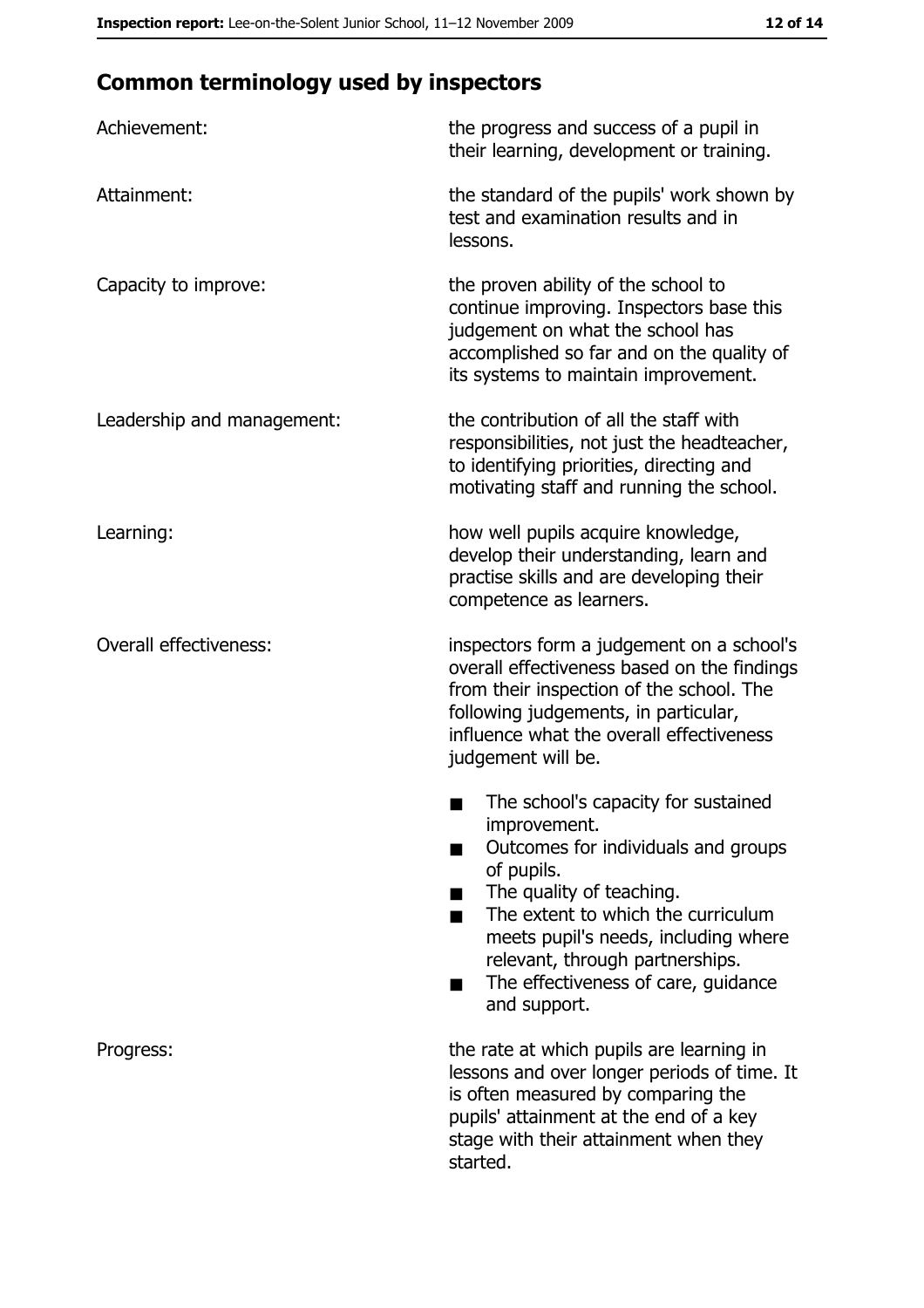This letter is provided for the school, parents and carers to share with their children. It describes Ofsted's main findings from the inspection of their school.



#### 13 November 2009

#### Dear Pupils

Inspection of Lee-on-the-Solent Junior School, Lee-on-the-Solent PO13 9DL

We very much enjoyed our visit to your school and thank you for making us feel so very welcome. This letter is to tell you about some of the things we found while we were with you. It is a good school where you want to be, you make lots of friends, and enjoy taking part in the many interesting and exciting activities. Lee-on-the-Solent is a junior school where staff and governors are working hard to make it even better. A very large number of your parents are happy with the school. You behave well and get on well with each other.

Here are some important things about your school.

- You make good progress in lessons.
- You respond well to the good teaching.  $\blacksquare$
- You feel safe and secure in school and enjoy your work.  $\blacksquare$
- Those in charge of the school are making improvements that are helping you to  $\blacksquare$ make even faster progress.
- All staff take good care of you, and make sure that you know what to do to keep  $\blacksquare$ safe.
- You have a good understanding of what makes for a healthy lifestyle and healthy  $\blacksquare$ eating.

This is what your school has been asked to do to make things even better.

- Help you to improve your mathematics by giving you more opportunities to practise  $\blacksquare$ using skills such as those used for weighing and measuring lengths.
- Help you to understand more about people's backgrounds and communities in other  $\blacksquare$ parts of this country and the world.

We wish each one of you every success in your future education and hope that you continue to enjoy learning as much as you do now.

Yours sincerely

Paul Canham

Lead inspector